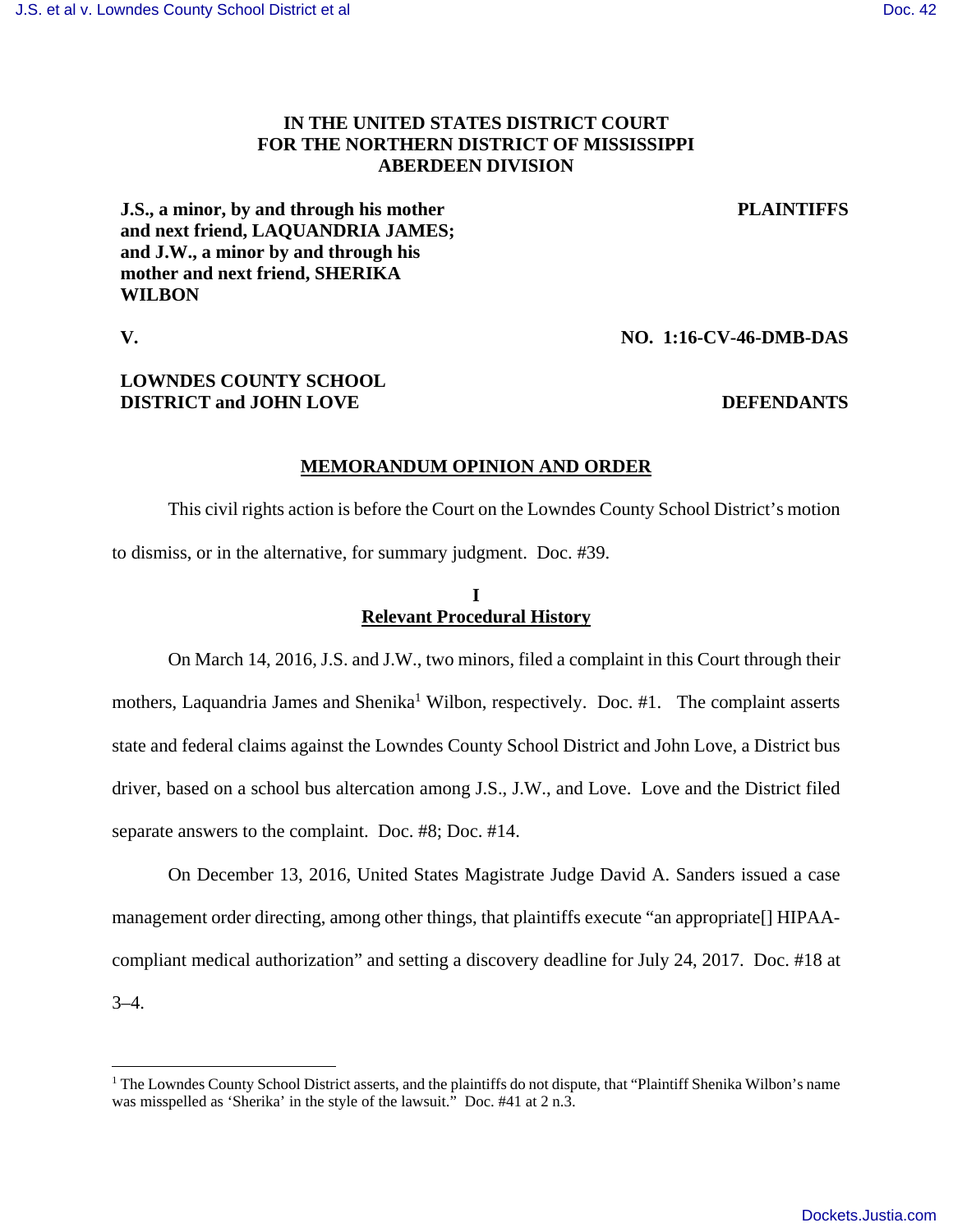On May 26, 2017, the District served interrogatories and requests for production on both J.W. and J.S.<sup>2</sup> Doc. #22. The District represents that these first requests for production included a HIPAA authorization for each plaintiff. Doc. #41 at 3. Neither plaintiff responded to the discovery requests.

 Following a telephonic status conference on June 6, 2017, the discovery deadline was extended through August 10, 2017. Doc. #26. On June 20, 2017, the District noticed the depositions of James and Wilbon for July 12, 2017. Doc. #28. Neither James nor Wilbon appeared at the scheduled depositions. *See* Doc. #31. Accordingly, on July 14, 2017, Judge Sanders, during a telephonic conference with the parties, directed the plaintiffs to serve their medical records and responses to discovery no later than July 19, 2017. A minute order reflecting this direction was docketed the same day. *Id*.

On August 7, 2017, Judge Sanders, on the District's motion, directed the plaintiffs' counsel to pay \$480.50 in costs associated with the missed depositions no later than August 21, 2017. Doc. #35. The same day, Wilbon and James appeared for their depositions. Doc. #39-9; Doc. #39-10.

 On August 24, 2017, the District filed a motion to dismiss based on the plaintiffs' discovery violations or, in the alternative, for summary judgment. Doc. #39. To date, the plaintiffs have not responded to the District's motion and have not produced the Court-ordered discovery. Additionally, counsel for the plaintiffs has not paid the costs associated with the missed depositions.

# **II Analysis**

The District's motion seeks dismissal of the plaintiffs' claims under Rule 37(b). Rule

 $\overline{a}$ 

 $2$  The docket reflects no discovery during the five-month period between the entry of the case management order and the District's service of discovery requests on May 26, 2017.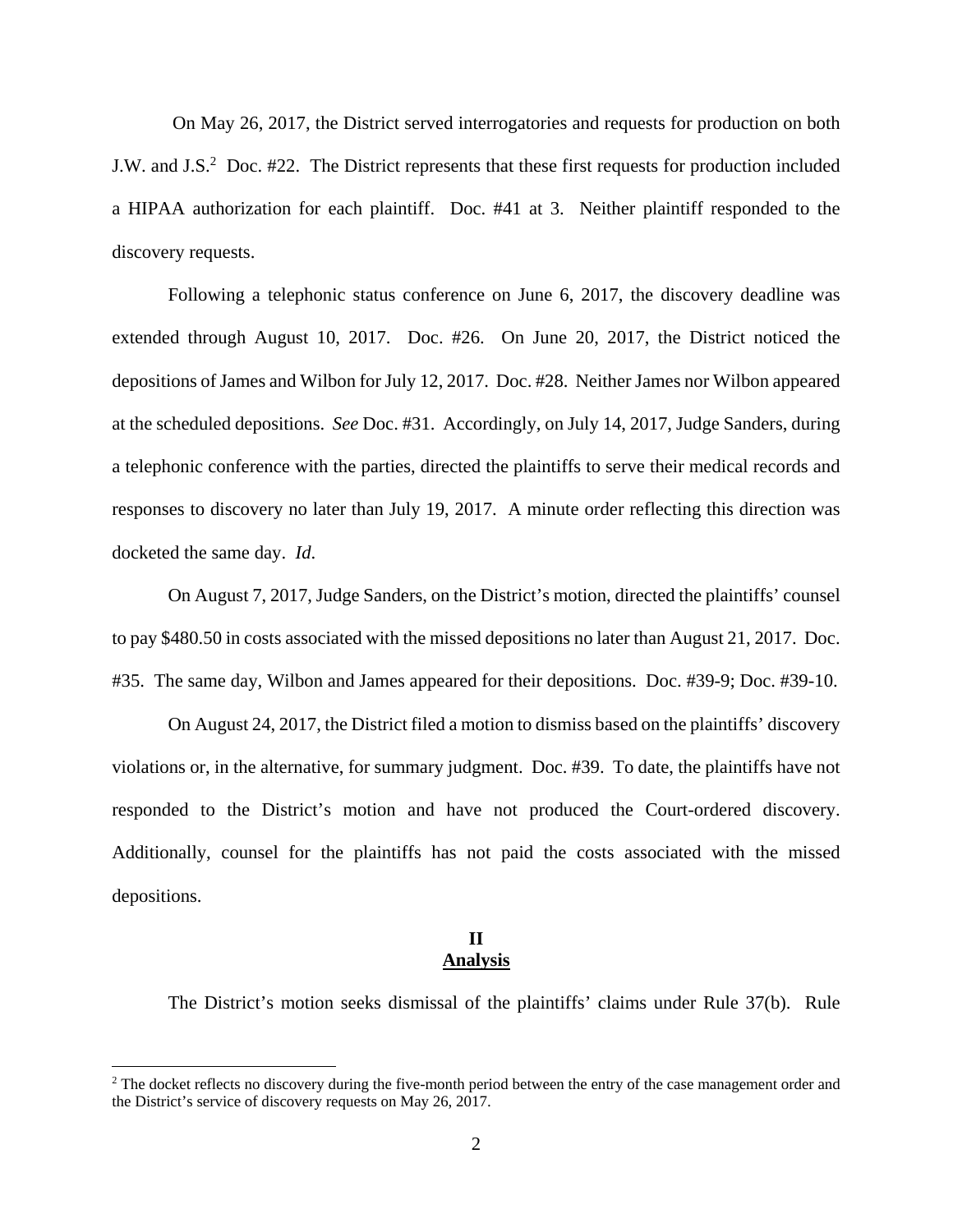37(b)(2)(A) grants a court authority to sanction a party for failure to obey an order "to provide or permit discovery." Such sanctions "may include … dismissing the action or proceeding in whole or in part." *Id*. Dismissal under this rule is committed to the district court's discretion. *Batson v. Neal Spelce Assocs., Inc.*, 765 F.2d 511, 514 (5th Cir. 1985).

The Fifth Circuit has articulated two similar but distinct tests for dismissal under Rule

37(b). Under one test, first articulated in *Bluitt v. Arco Chemical Company*:

dismissal is authorized only when the failure to comply with the court's order results from willfulness or bad faith, and not from the inability to comply. Next, dismissal is proper only in situations where the deterrent value of Rule 37 cannot be substantially achieved by the use of less drastic sanctions. Another consideration is whether the other party's preparation for trial was substantially prejudiced. Finally, dismissal may be inappropriate when neglect is plainly attributable to an attorney rather than a blameless client, or when a party's simple negligence is grounded in confusion or sincere misunderstanding of the court's orders.

777 F.2d 188, 190–91 (5th Cir. 1985) (citations omitted). Under the second test, first articulated

in *F.D.I.C. v. Conner*:

several factors ... must be present before a district court may dismiss a case as a sanction for violating a discovery order. First, we have explained that dismissal with prejudice typically is appropriate only if the refusal to comply results from willfulness or bad faith and is accompanied by a clear record of delay or contumacious conduct. Further, we have noted that the violation of the discovery order must be attributable to the client instead of the attorney. We have also held that the violating party's misconduct must substantially prejudice the opposing party. Finally, we have indicated that dismissal is usually improper if a less drastic sanction would substantially achieve the desired deterrent effect.

20 F.3d 1376, 1380–81 (5th Cir. 1994) (citations, quotation marks, and footnote omitted).

Both tests, which have been employed by the Fifth Circuit at various times, $3$  require that

non-compliance be the result of willfulness or bad faith and also mandate consideration of

<sup>&</sup>lt;u>.</u> 3  *See, e.g., Bell v. Texaco, Inc.*, 493 F. App'x 587, 593–94 (5th Cir. 2012) (*Bluitt* test); *Worrell v. Houston Can! Acad.*, 424 F. App'x 330, 335–36 (5th Cir. 2011) (*Bluitt* test); *Prince v. Poulos*, 876 F.2d 30, 32 (5th Cir. 1989) (*Bluitt* test); *Doe v. Am. Airlines*, 283 F. App'x 289, 291 (5th Cir. 2008) (*Conner* test); *Moore v. CITGO Refining Chems. Co., L.P.*, 735 F.3d 309, 316 (5th Cir. 2013) (*Conner* test).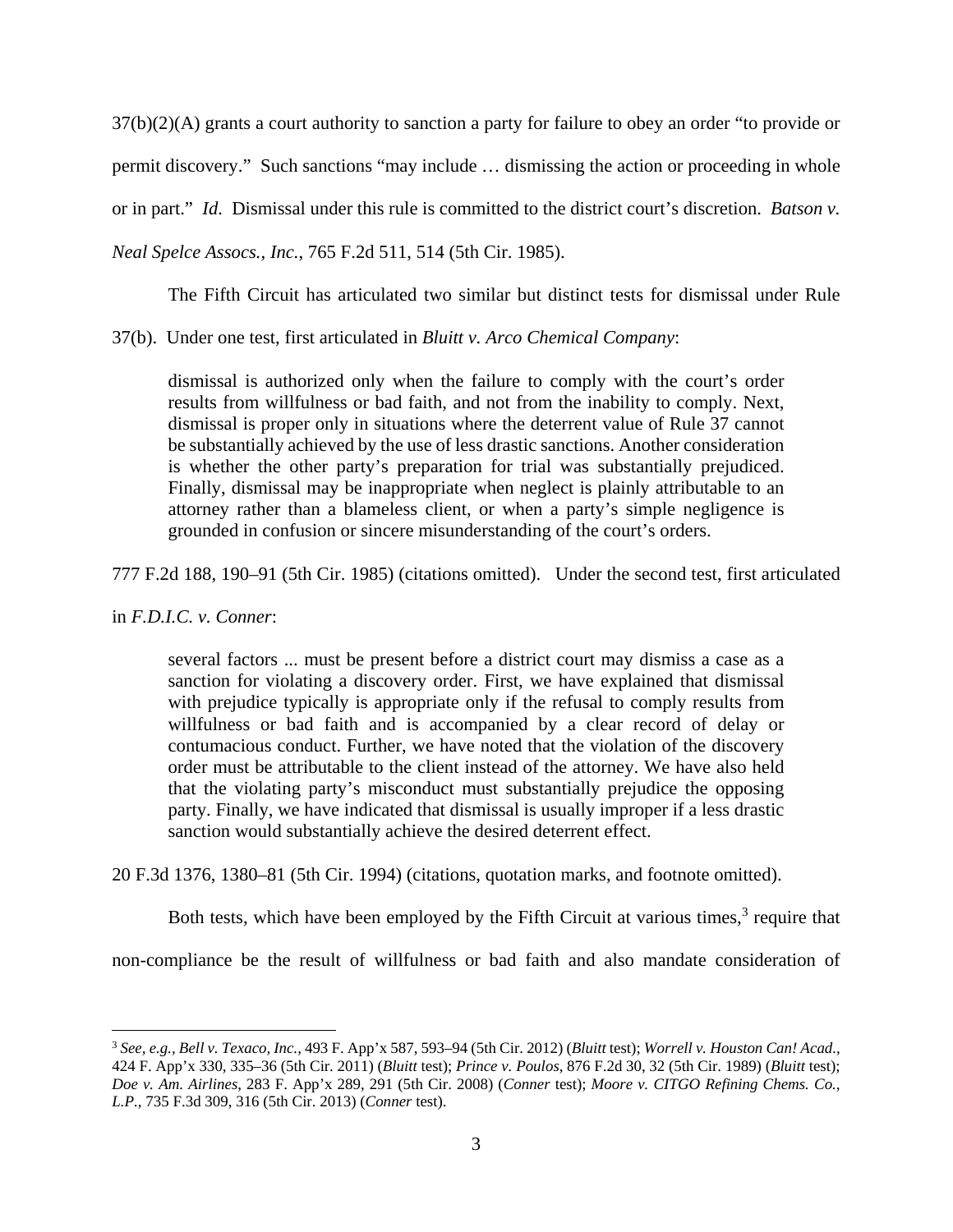substantial prejudice, fault, and deterrence. However, the tests differ in the standards used to evaluate the latter three factors. Under *Bluitt*, the existence of substantial prejudice is a "consideration," while *Conner* makes it a requirement for dismissal. Also, under *Bluitt*, the lack of fault of the client *may* render dismissal inappropriate, and only "when neglect is plainly attributable to an attorney … or when a party's simple negligence is grounded in confusion or sincere misunderstanding of the court's orders." In contrast, under *Conner*, "violation of the discovery order must be attributable to the client instead of the attorney." Finally, *Bluitt* treats the effectiveness of lesser sanctions as a prerequisite while *Conner* does not.

 "When panel opinions appear to conflict, [a court] is bound to follow the earlier opinion." *Modica v. Taylor*, 465 F.3d 174, 183 (5th Cir. 2006). *Bluitt*, of course, predates *Conner*. *Conner*, in turn, relies on two panel decisions: *Brinkmann v. Dallas County Deputy Sheriff Abner*, 813 F.2d 744 (5th Cir. 1987); and *Coane v. Ferrara Pan Candy Co.*, 898 F.2d 1030 (5th Cir. 1990). *Conner*, 20 F.3d at 1380–81. *Coane*, despite supporting the *Conner* factors, relies on two cases which, in substance, mirror the *Bluitt* test: *Brinkmann*<sup>4</sup> (the other case relied on by *Conner*) and *Batson*. 5 *Coane*, 898 F.2d at 1032. This Court has found no authority which supports the *Conner* 

 $\overline{a}$ 

813 F.2d at 749 (quotation marks and citations omitted).

<sup>5</sup> *Batson* held:

<sup>4</sup> *Brinkmann* held:

Though the facts of each case largely determine the appropriateness of dismissal, our precedents enunciate several general principles. First, dismissal with prejudice is normally appropriate only if its deterrent value cannot be substantially achieved by use of less drastic sanctions. Second, if the refusal to comply results from honest confusion or sincere misunderstanding of the order, the inability to comply, or the nonfrivolous assertion of a constitutional privilege, dismissal is almost always an abuse of discretion. Third, in general the court may resort to dismissal only if there is a clear record of delay or contumacious conduct by the plaintiff. Fourth, when the blame for disregard of the court's order lies with the attorney, not the client, dismissal is usually too severe a sanction. Finally, if the other party's preparation for trial has not been substantially prejudiced, dismissal may well be inappropriate.

In determining whether a district court abused its discretion, our precedent has addressed a number of considerations. First, dismissal is authorized only when the failure to comply with the court's order results from wilfulness or bad faith, and not from the inability to comply. Next, dismissal is proper only in situations where the deterrent value of Rule 37 cannot be substantially achieved by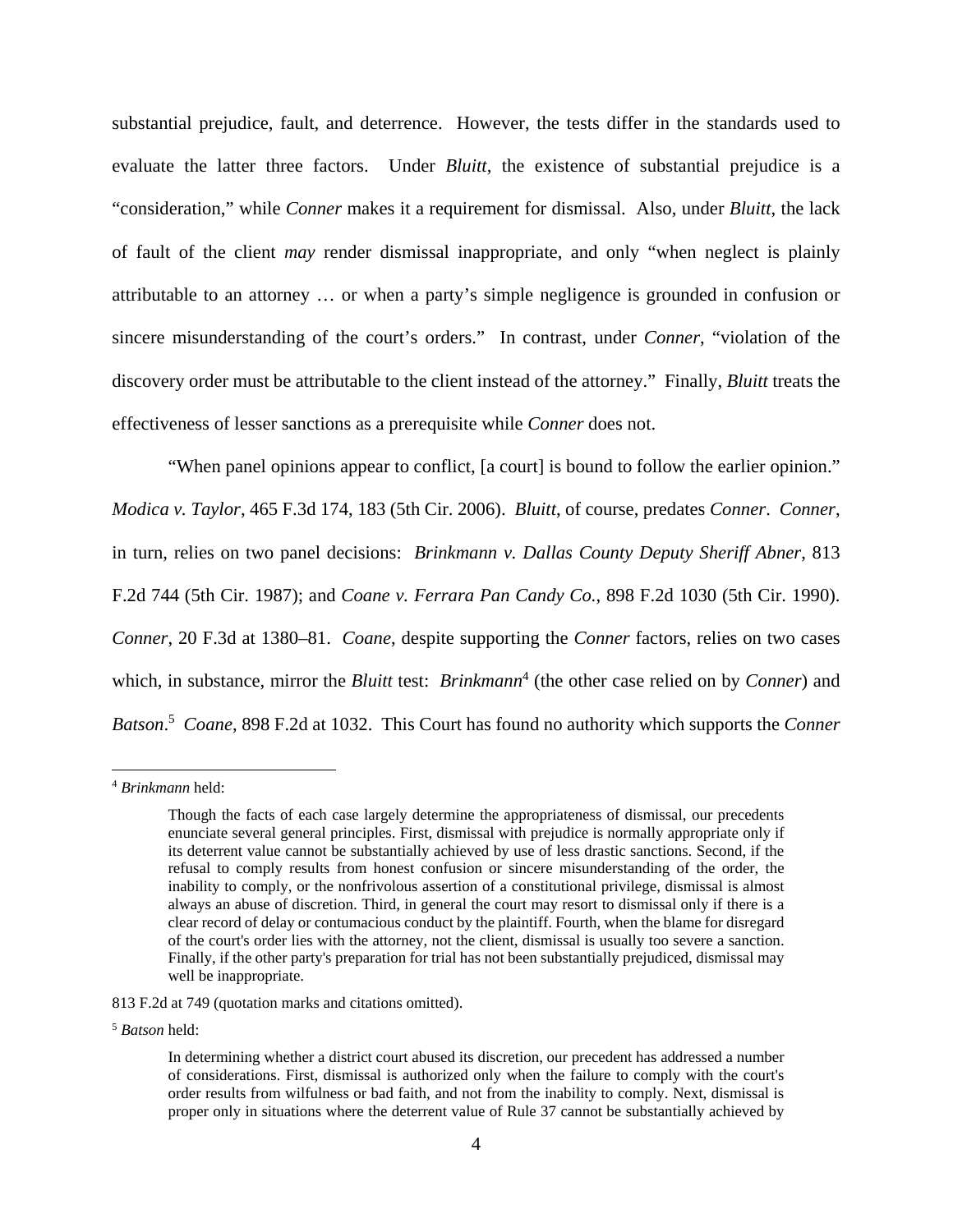factors and predates *Bluitt*. The Court, therefore, will apply the *Bluitt* test. Accordingly, dismissal will only be appropriate if the plaintiffs' non-compliance was willful or in bad faith, if lesser sanctions would not deter future non-compliance, and if the factors of prejudice and fault point toward dismissal.

## **A. Willfulness or Bad Faith**

The District argues that "plaintiffs have failed or refused to cooperate in discovery in such a manner that willfulness and bad faith must be inferred." Doc. #41 at 13. A finding of willfulness or bad faith is justified when the record discloses "persistent refusal to respond to … discovery requests … and to comply with the orders of the district court." *Secs. & Exchange Comm'n v. First Fin. Grp. of Tex., Inc.*, 659 F.2d 660, 666 (5th Cir. 1981).

Here, the record reveals that the plaintiffs have persistently refused to respond to the District's discovery requests and have ignored Judge Sanders' order expressly directing a response. Under these circumstances the Court concludes that the failure to comply with the discovery order was willful or done in bad faith.

### **B. Effectiveness of Lesser Sanctions**

"[D]ismissal is proper only in situations where the deterrent value of Rule 37 cannot be substantially achieved by the use of less drastic sanctions." *Bluitt*, 777 F.2d at 190. The record reveals that Judge Sanders employed lesser sanctions in the form of assessing costs in response to Wilbon and James' failure to appear for their depositions. After these sanctions were imposed, Wilbon and James did appear for their depositions; however, the ordered fees have not been paid

<u>.</u>

the use of less drastic sanctions. Another consideration is whether the other party's preparation for trial was substantially prejudiced. Finally, dismissal may be inappropriate when neglect is plainly attributable to an attorney rather than a blameless client, or when a party's simple negligence is grounded in confusion or sincere misunderstanding of the court's orders.

<sup>765</sup> F.2d at 514 (citations omitted).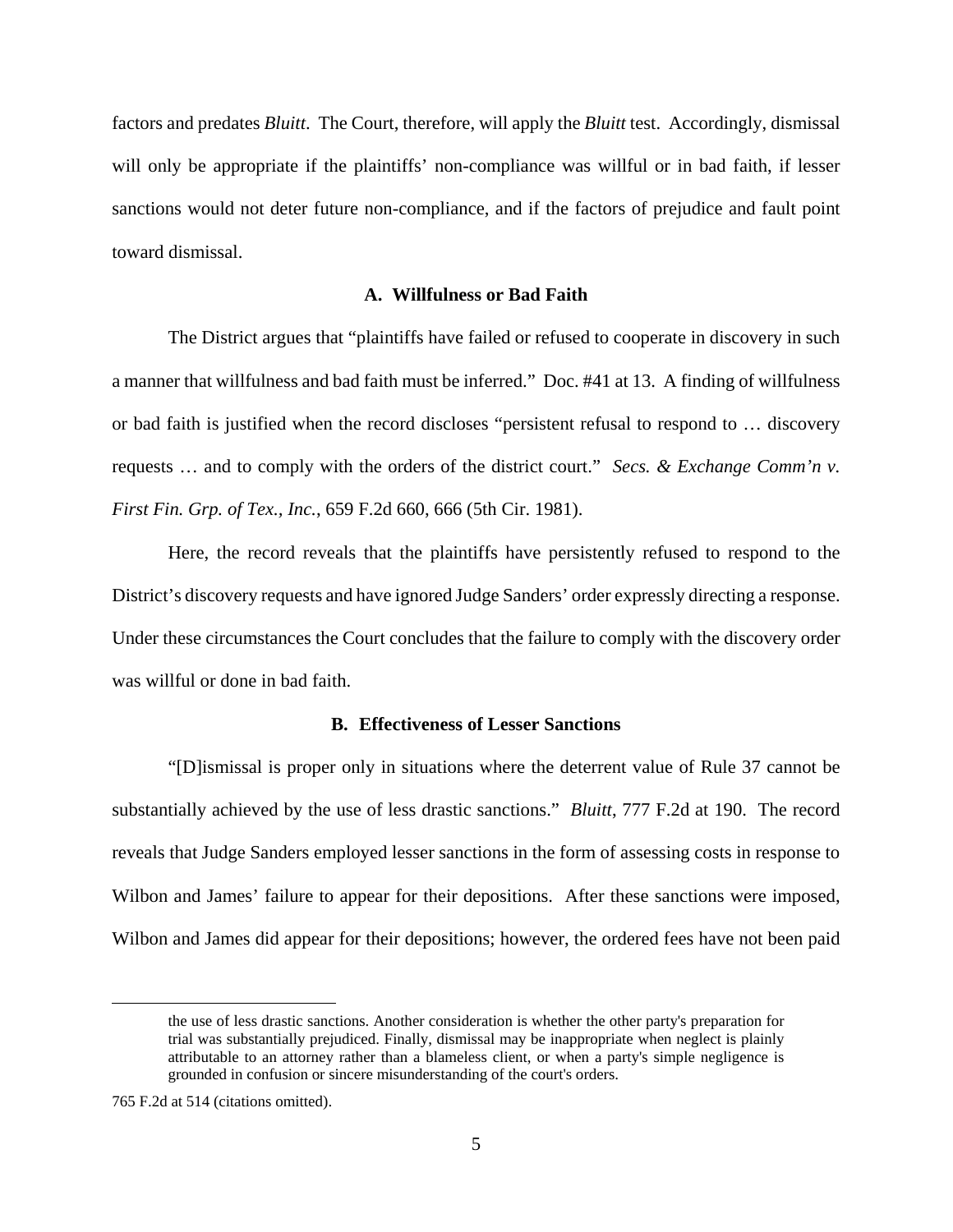and, as described above, the plaintiffs continue to disregard the discovery orders at issue here. Under these circumstances, the Court concludes that the deterrent value of Rule 37 would not be substantially achieved by the use of less drastic sanctions.

## **C. Substantial Prejudice**

The District argues that, due to the plaintiffs' failure to comply with discovery obligations, it has been prejudiced in investigating the claims at issue. This Court agrees. The outstanding discovery requests relate to the injuries allegedly suffered by J.W. and J.S. during the relevant altercation. The failure to submit these documents, which relate to a central issue of the case (the extent of the plaintiffs' injuries), has substantially prejudiced the District. *See Am. Airlines*, 283 F. App'x at 292 (failure to submit medical records prejudiced defendant). Accordingly, the prejudice factor weighs in favor of dismissal.

## **D. Fault**

Under *Bluitt*, "dismissal may be inappropriate when neglect is plainly attributable to an attorney rather than a blameless client, or when a party's simple negligence is grounded in confusion or sincere misunderstanding of the court's orders." 777 F.2d at 190–91. Here, there is no indication that the non-compliance is plainly attributable to the plaintiffs' attorney. Additionally, Judge Sanders' order directing compliance was so clear as to preclude the plaintiffs' confusion or misunderstanding about their obligations. Accordingly, the fault factor also weighs in favor of dismissal.

#### **E. Summary**

In sum, the Court concludes that the plaintiffs have willfully failed to comply with a discovery order and that lesser sanctions would not deter future non-compliance. The Court further concludes that the District has suffered substantial prejudice as a result of the non-compliance and